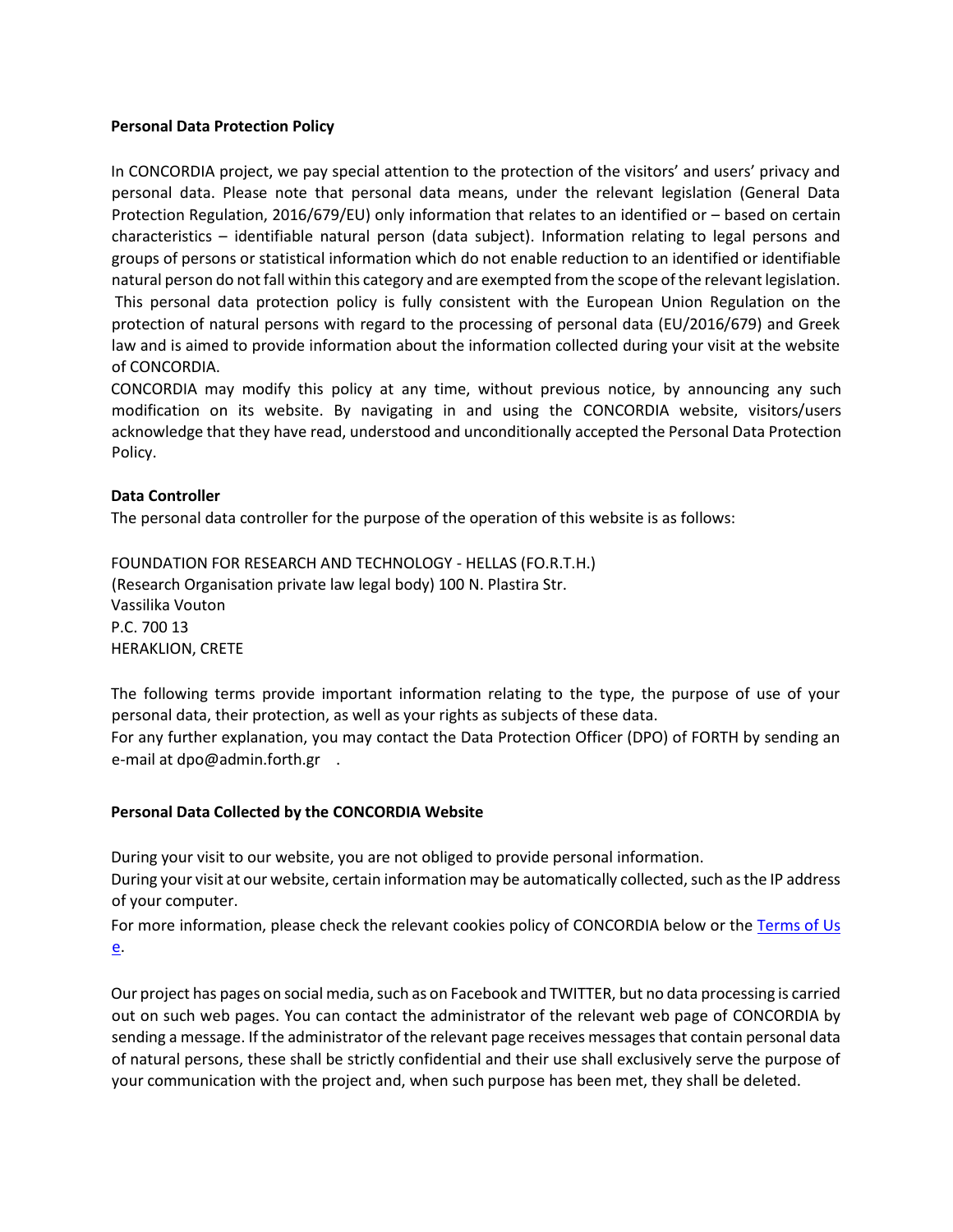CONCORDIA project does not exercise and cannot exercise influence and control over the nature and extent of the personal data collected and kept by the social media as a condition or result of their use and may not be held liable for any collection and processing of personal data by them. For more information about the purpose of collection and the further processing and use of personal data by social media platforms, as well as about the rights and available arrangements for protecting your privacy and personal data, please check the personal data protection policy of the relevant social media.

#### **Purpose and Principles of Personal Data Collection**

CONCORDIA project collects and processes the personal data of visitors/users exclusively and only with a view to meeting its purposes and functions and, more specifically, for the purpose of its communication with you. Processing is limited to personal data that are necessary and appropriate for meeting the purpose and functions of the website. Processing is subject to the requirements of the General Data Protection Regulation and the relevant Union law, Greek legislation and international conventions and treaties.

# **Use of the Personal Data Collected by Us**

The personal data we collect from the contact platform available on our website, as well as any other data that may be sent to us through our profiles on the various social networks, shall be used only for the needs of our communication with you and for your better service. While navigating on our website, cookies are used only for the purpose of statistical analysis of the visits to our website. No further processing, transmission or exchange of these data shall take place. In any event, you are a priori requested to consent to the above use of your personal data.

# **Cookies Policy**

During users' navigation on this website, CONCORDIA may collect identification data of users, by using relevant technologies, such as cookies and/or Internet Protocol (IP) address monitoring. Cookies are small text segments that are sent to the browser by a website visited by the user. The use of cookies helps the website to remember information about the user's visit, such as your preferred language and your preferences, to make secure searches, to calculate the number of visitors, or to facilitate your registration in our services.

**How to control cookies:** You may control and/or delete cookies as you wish. You may find more details at [aboutcookies.org.](http://www.aboutcookies.org/) You may delete all cookies from your computer and, in most browsers, select settings that do not allow installation of cookies. However, in that case, you may have to adjust certain preferences every time you visit a website. Users may make use of the website without problems even without use of cookies, but, potentially, to the detriment of its user-friendliness and of the functioning of certain of its services.

Any personal data collected via cookies that can be correlated to a specific visitor/user shall be processed exclusively for the purposes cited above.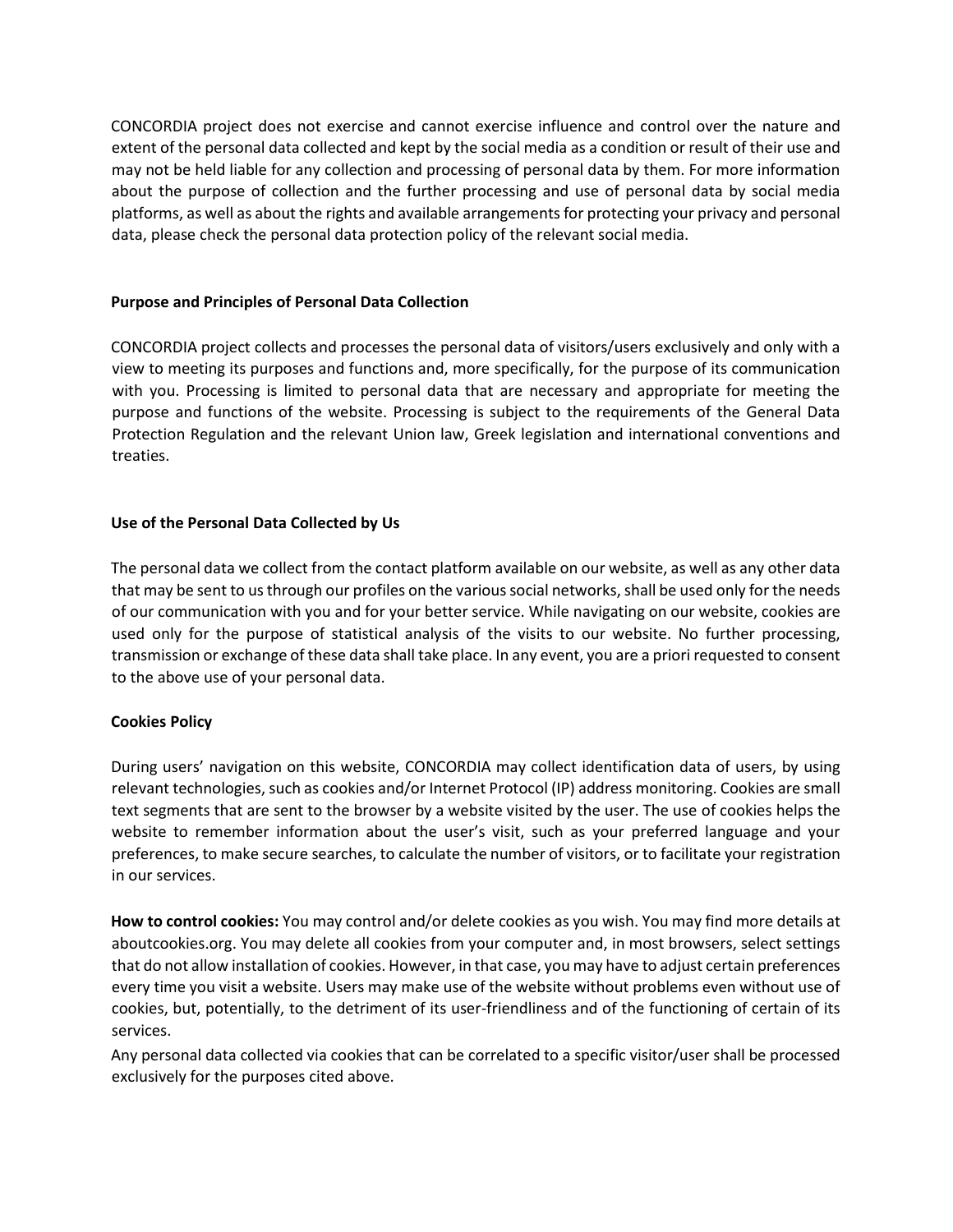# **For the Newsletter issued by CONCORDIA**

A page has been created on CONCORDIA website for subscription to the newsletter issued by CONCORDIA at [https://www.concordia-h2020.eu/concordia-service-community-pact/.](https://www.concordia-h2020.eu/concordia-service-community-pact/) For the purpose of disseminating and sending the newsletter, users expressing an interest in receiving the newsletter are asked to provide their full name and email address. The persons concerned may have their name removed from the list of recipients of the newsletter at any time and the data registered for the above purpose shall be deleted.

# **Data Transmission/Disclosure to Third Parties**

The personal data collected may be disclosed or transmitted to third parties, if this is mandatory for fulfilling legal obligations or necessary for meeting the purposes and functions of the website, subject to the safeguards provided for by relevant legislation. We may assign to natural or legal persons the task of performing certain services and functions of the website. Those persons shall receive only personal data that are necessary for performing the services assigned and are bound by CONCORDIA to the confidentiality and safe processing of the personal data.

#### **Your Rights Relating to the Processing of Your Data**

In accordance with the provisions of the General Data Protection Regulation (679/2016/EU), you have the right, both during the collection and afterwards, to be informed about any processing of your personal data, its purpose, as well as the disclosure/transmission to third parties and their identity (right of information and access). You have also the right to request that your personal data kept by CONCORDIA be corrected, updated or deleted. You have also the right to have the processing restricted and the right to object.

In order to receive information and exercise your rights, you may contact the Personal Data Officer at dpo@admin.forth.gr.

We point out that, in accordance with the Regulation, you have the right to file a complaint to the Data Protection Authority.

# **Confidentiality and Security**

The personal data we collect within the context of the operation of the website are those strictly necessary for the purpose of our communication with you. They are strictly confidential and are kept only for the needs of such communication. Access to these data is provided to very few officers of the organisation, who have been bound to keeping confidentiality. Moreover, we have adequate security systems and take all necessary and appropriate organisational and technical measures in order to prevent any breach of personal data security (leak, disclosure, unauthorised access) in our systems.